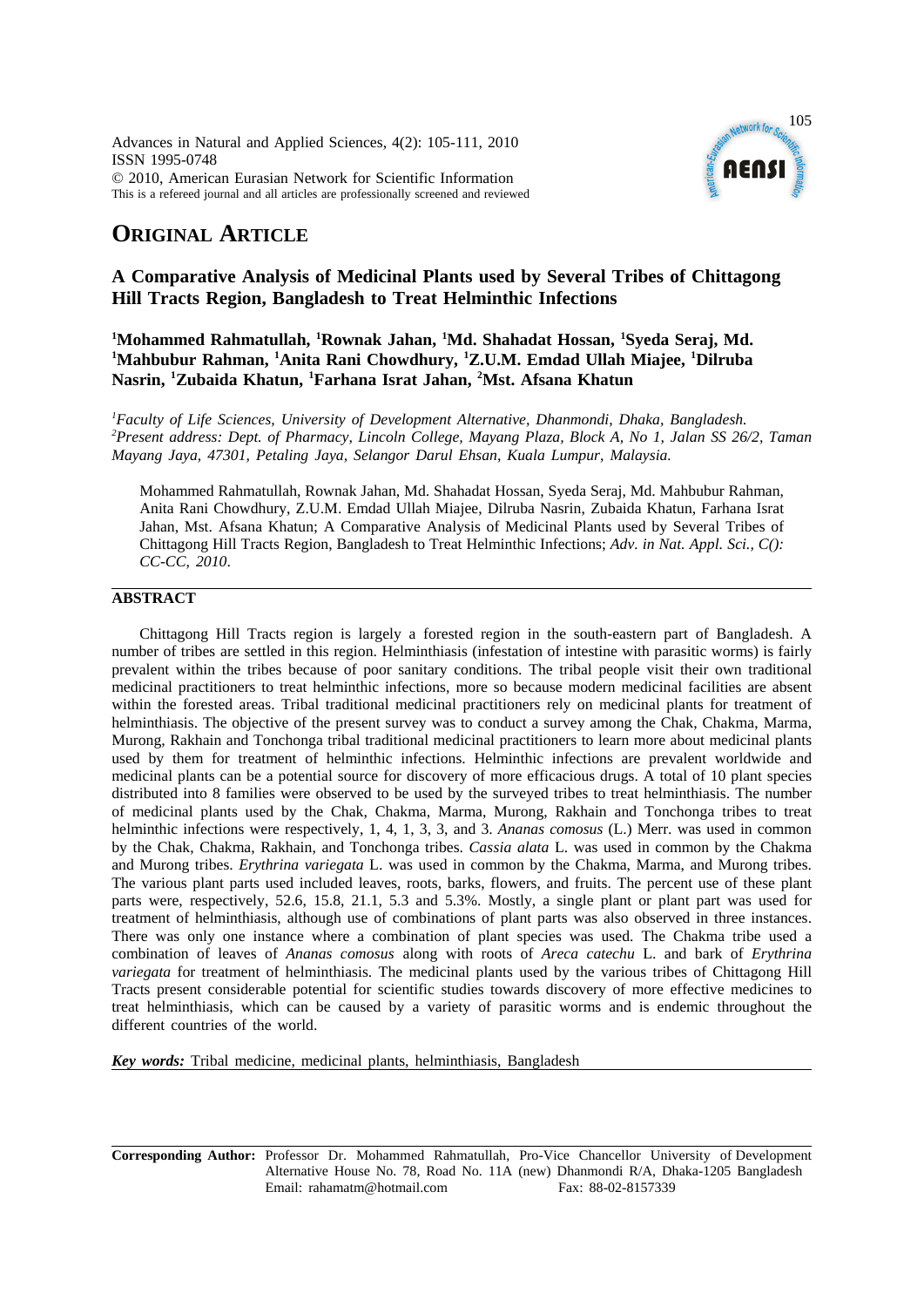#### **Introduction**

Helminthiasis is infestation of the gastrointestinal tract with one or more types of parasitic worms. The worms can be roundworms like *Ascaris lumbricoides*, whipworms like *Trichuris trichiura*, hookworms like *Necator americanus* and *Ancylostoma duodenale*, pinworms like *Enterobius vermicularis* or other species of worms. Bangladesh is a developing country with a substantial section of the population living under poverty, along with lack of proper sanitation facilities and suitable quality drinking water. As a result helminthic infections are prevalent throughout the country. Rural, urban slum and tribal population are the most affected, since they are the most vulnerable section caused by insanitary conditions and lack of maintenance of proper hygiene. A high rate of infection (36.2%) of fasciolopsiasis (caused by the worm *Fasciolopsis buski*) was observed in a study conducted in children in rural Bangladesh (Rahman, K.M., 1981). Stool surveys conducted on 1,668 children aged 2-10 years in 27 villages within Dhaka district revealed an endemic prevalence of *Fasciolopsis buski* infections (Gilman, R.H., 1982). *Giardia intestinalis* and *Trichuris trichiura* infections have also been observed in children of Dhaka, which is the capital city of Bangladesh (Hall, A. and K.S. Anwar, 1991). Prevalence of *Ascaris lumbricoides*, *Trichuris trichiura*, and hookworm has been also reported in randomized community samples of children aged 2-8 years in rural Bangladesh (Mascie-Taylor, C.G., 1999). *Ascaris lumbricoides* infestation has also been observed in a poor urban community in Bangladesh (Hall, A., 1999). The prevalence of *Ascaris lumbricoides*, *Trichuris trichiura*, and hookworm has been reported to be respectively, 78%, 65% and 4% in a study conducted with 123 rural Bangladeshi children aged 2-5 years (Northrop-Clewes, C.A., 2001).

We have been conducting ethnomedicinal surveys among the tribal people and various regions of Bangladesh for the last few years (Hossan, M.S., 2010; Nawaz, A.H.M.M., 2009; Rahmatullah, M., 2010; Rahmatullah, M., 2009; Rahmatullah, M., 2009). Our surveys indicated that helminthic infections are quite common among the tribal population. Bangladesh has a number of tribes who mainly reside in the southeastern, northern, and north-central districts. Among them, the southeastern part of Bangladesh, known as Chittagong Hill Tracts is home to a large number of tribes including the Chak, Chakma, Marma, Murong, Rakhain, and Tonchonga tribes. The knowledge of indigenous people can be quite extensive including the climate, ecosystem, and the local flora and fauna. What is particularly important is their knowledge of medicinal plants, a knowledge which has been acquired through centuries of medicinal plant usage for treatment of various ailments. It has been pointed out that in many instances the sources of modern medicines have been plants used in indigenous cultures (Cotton, C.M., 1996). The average success rate of obtaining new medicines from botanical sources is one in 125 (McCaleb, R.S., 1997), whereas the comparative rate of success of obtaining useful medicines from synthetic chemicals is about one in 10,000 (Chadwick, D.J. and J. Marsh, (eds), 1994). The primary objective of this study was to conduct an ethnomedicinal survey among several tribes of Chittagong Hill Tracts region to learn more about use of medicinal plants for treatment of helminthic infections. Such knowledge can prove useful to modern medicine for discovery of newer and safer drugs.

#### **Materials and Methods**

The survey was conducted among the tribal traditional healers of the Chak, Chakma, Marma, Murong, Rakhain, and Tonchonga tribes who live in the two districts of Bandarban and Khagrachari in the Chittagong Hill Tracts region of Bangladesh. Informed consent was obtained of the tribal medical practitioners (TMPs) of various tribes prior to the survey. Surveys were conducted with the help of a semi-structured questionnaire and the guided field-walk method as described by Martin (1995) and Maundu (1995). In this method, the TMPs took the interviewers to places from where they collected their medicinal plants, pointed out the plants and described their uses and provided their local names. All plant specimens were collected on the spot, dried and brought back to the Bangladesh National Herbarium, Dhaka for complete identification.

#### *Results*

A total of 10 plants distributed into 8 families were found to be used by the six surveyed tribes of Chittagong Hill Tracts region. The Fabaceae family contributed the maximum number of three plants. Other plant families used by the TMPs were the Acathaceae, Arecaceae, Bromeliaceae, Malvaceae, Polygonaceae, Rutaceae, and Verbenaceae families. The results are summarized in Table 1.

Among the ten plants used by the six tribes surveyed *Ananas comosus* (L.) Merr. was found to be in common usage by the Chak, Chakma, Rakhain, and Tonchonga tribes. *Cassia alata* L. was used by both the Chakma and the Murong tribe, while *Erythrina variegata* L. was used in common by the Chakma, Marma,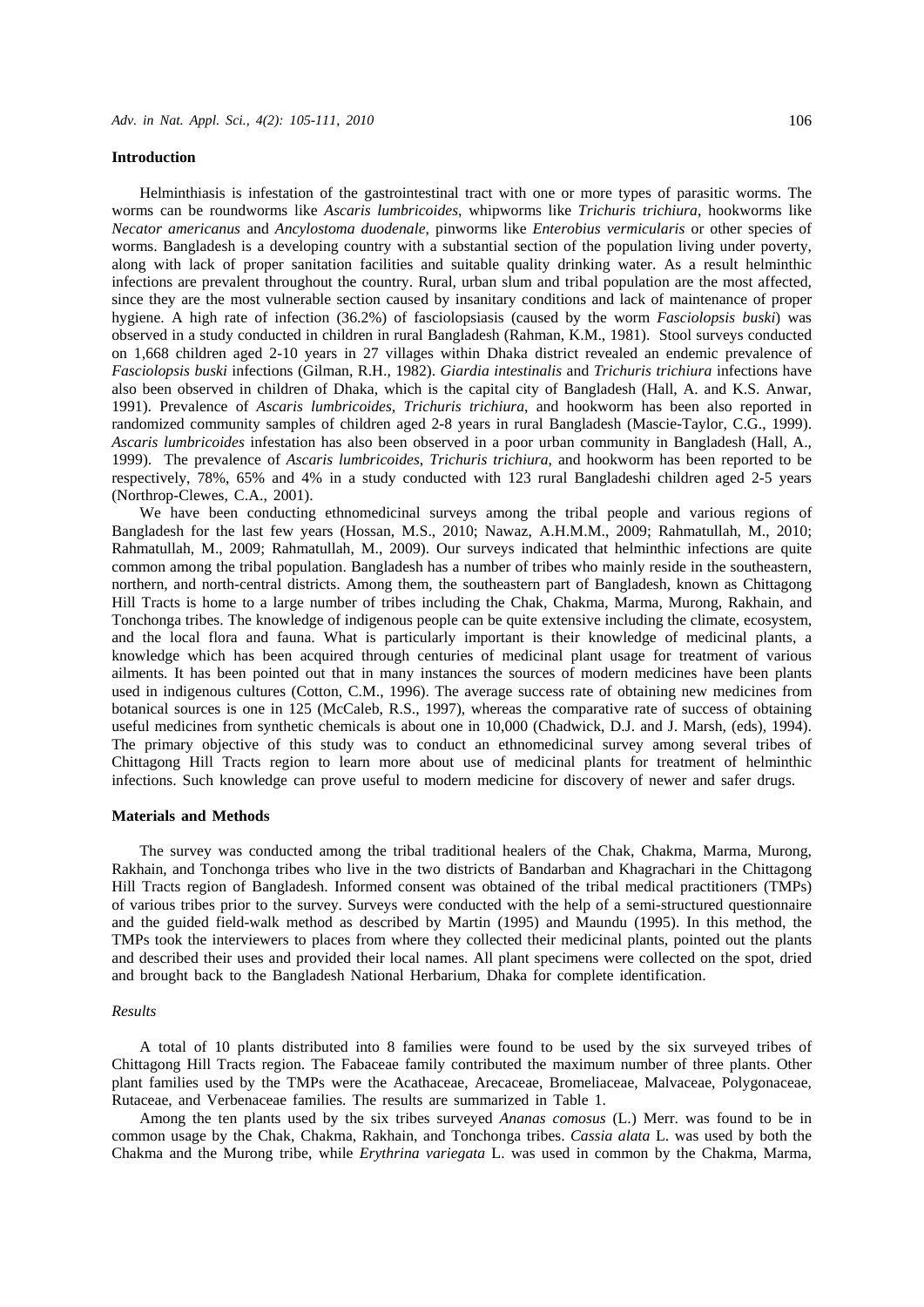|                                                      |           |                  |               | Table 1: Medicinal plants used by various tribal medicinal practitioners of Chittagong Hill Tracts to treat helminthic infections. |                 |
|------------------------------------------------------|-----------|------------------|---------------|------------------------------------------------------------------------------------------------------------------------------------|-----------------|
| Scientific name                                      | Family    | Local name       | Parts used    | Formulation(s)                                                                                                                     | Tribe name      |
| Justicia adhatoda L. Acanthaceae<br>Areca catechu L. | Arecaceae | Hongshu-bang     | Leaf          | Leaf juice is taken.<br>Young leaves of                                                                                            | Marma<br>Chakma |
|                                                      |           | Supari           | Root          | Ananas comosus are                                                                                                                 |                 |
|                                                      |           |                  |               | combined with roots                                                                                                                |                 |
|                                                      |           |                  |               | of Areca catechu and                                                                                                               |                 |
|                                                      |           |                  |               | bark of <i>Erythrina</i>                                                                                                           |                 |
|                                                      |           |                  |               | variegata, crushed                                                                                                                 |                 |
|                                                      |           |                  |               | and the juice extracted.                                                                                                           |                 |
|                                                      |           |                  |               | 1 table spoonful of juice                                                                                                          |                 |
|                                                      |           |                  |               | is administered orally to                                                                                                          |                 |
|                                                      |           |                  |               | adults (1 tea spoonful to                                                                                                          |                 |
|                                                      |           |                  |               | children) for three days.                                                                                                          |                 |
| Ananas comosusBromeliaceae                           |           | 1. Naindra-chena | 1. Fruit      | 1. Fruits are taken orally.                                                                                                        | 1. Chak         |
| $(L.)$ Merr.                                         |           | 2. Anarosh       | 2. Young leaf | 2. One young leaf is                                                                                                               | 2. Chakma,      |
|                                                      |           |                  |               | wrapped with a banana                                                                                                              | Tonchonga       |
|                                                      |           |                  |               | 1 eaf and warmed over fire.                                                                                                        |                 |
|                                                      |           |                  |               | When soft, the young leaf is<br>squeezed to extract leaf juice.                                                                    |                 |
|                                                      |           |                  |               | 1 tea spoonful of leaf juice                                                                                                       |                 |
|                                                      |           |                  |               | is orally taken.                                                                                                                   |                 |
|                                                      |           | 3. Anarosh       | 3. Young leaf | 3. Young leaves of                                                                                                                 | 3.Chakma        |
|                                                      |           |                  |               | Ananas comosus are                                                                                                                 |                 |
|                                                      |           |                  |               | combined with roots of                                                                                                             |                 |
|                                                      |           |                  |               | Areca catechu and bark                                                                                                             |                 |
|                                                      |           |                  |               | of Erythrina variegata,                                                                                                            |                 |
|                                                      |           |                  |               | crushed and the juice                                                                                                              |                 |
|                                                      |           |                  |               | extracted. 1 table                                                                                                                 |                 |
|                                                      |           |                  |               | spoonful of juice is                                                                                                               |                 |
|                                                      |           |                  |               | administered orally to                                                                                                             |                 |
|                                                      |           |                  |               | adults (1 tea spoonful to                                                                                                          |                 |
|                                                      |           |                  |               | children) for three days.                                                                                                          |                 |
|                                                      |           | 4. Nanderabong   | 4. Leaf       | 4. Three leaves are cut into 4. Rakhain                                                                                            |                 |
|                                                      |           |                  |               | small pieces, crushed and                                                                                                          |                 |
|                                                      |           |                  |               | soakedn a glass of water                                                                                                           |                 |
|                                                      |           |                  |               | i for 12 hours followed<br>by straining of the water.                                                                              |                 |
|                                                      |           |                  |               | Two tea spoonful of the                                                                                                            |                 |
|                                                      |           |                  |               | water is administered orally                                                                                                       |                 |
|                                                      |           |                  |               | to children (3 tea spoonful                                                                                                        |                 |
|                                                      |           |                  |               | to adults) thrice daily for                                                                                                        |                 |
|                                                      |           |                  |               | 3-5 days.                                                                                                                          |                 |
| Cassia alata L.                                      | Fabaceae  | 1. Plachii       | 1. Leaf       | 1. Leaves are consumed                                                                                                             | 1. Murong       |
|                                                      |           |                  |               | in small amounts                                                                                                                   |                 |
|                                                      |           | 2. Daud gach     | 2. Leaf, root | 2. One handful of leaf is                                                                                                          | 2. Chakma       |
|                                                      |           |                  |               | mixed with $\frac{1}{2}$ handful                                                                                                   |                 |
|                                                      |           |                  |               | of root, crushed and put                                                                                                           |                 |
|                                                      |           |                  |               | in $\frac{1}{2}$ liter water with the                                                                                              |                 |
|                                                      |           |                  |               | addition of a little salt.<br>The mixture is boiled,                                                                               |                 |
|                                                      |           |                  |               | strained and bottled.                                                                                                              |                 |
|                                                      |           |                  |               | Two tea spoonful of the                                                                                                            |                 |
|                                                      |           |                  |               | strained water is taken                                                                                                            |                 |
|                                                      |           |                  |               | every morning and night                                                                                                            |                 |
|                                                      |           |                  |               | for 3 days. Alternately,                                                                                                           |                 |
|                                                      |           |                  |               | young leaves are cooked                                                                                                            |                 |
|                                                      |           |                  |               | and taken as vegetable                                                                                                             |                 |
|                                                      |           |                  |               | for 3 days. Alternately,                                                                                                           |                 |
|                                                      |           |                  |               | crushed leaves are made                                                                                                            |                 |
|                                                      |           |                  |               | into bean seed-size pills.                                                                                                         |                 |
|                                                      |           |                  |               | One pill is taken every                                                                                                            |                 |
|                                                      |           |                  |               | morning for 3 consecutive                                                                                                          |                 |
|                                                      |           |                  |               | days.                                                                                                                              |                 |
| Cassia fistula L.                                    | Fabaceae  | Unalu            | Bark          | Crushed bark is mixed                                                                                                              | Chakma          |
|                                                      |           |                  |               | with molasses, dried and                                                                                                           |                 |
|                                                      |           |                  |               | made into bean seed-sized<br>pills. 1 pill is taken                                                                                |                 |
|                                                      |           |                  |               | every morning on an empty                                                                                                          |                 |
|                                                      |           |                  |               |                                                                                                                                    |                 |

stomach for 3-5 days.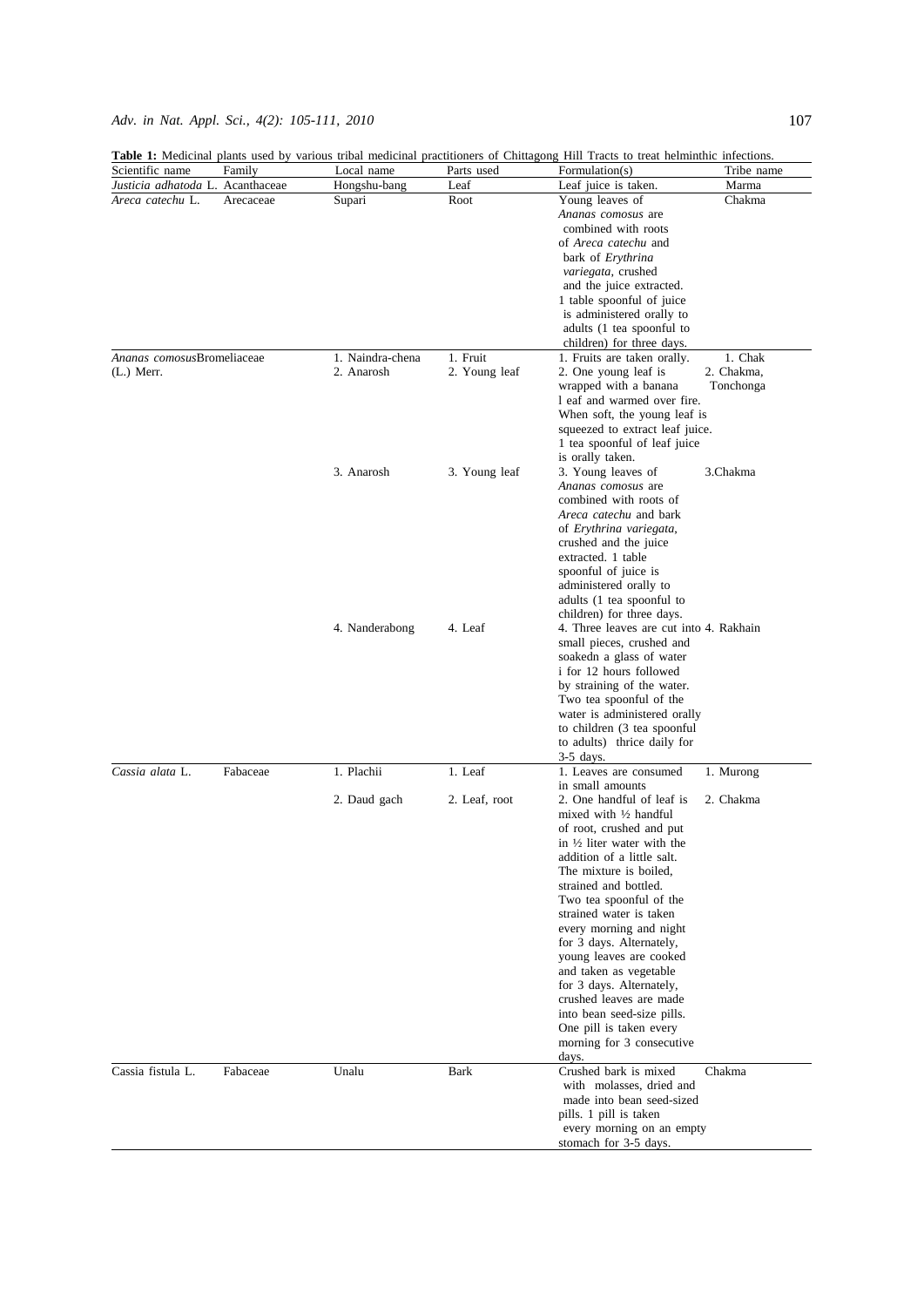| Table 1: Continue            |              |                                                                                                                                                                                               |              |                                                                                                                                                                                             |           |  |  |
|------------------------------|--------------|-----------------------------------------------------------------------------------------------------------------------------------------------------------------------------------------------|--------------|---------------------------------------------------------------------------------------------------------------------------------------------------------------------------------------------|-----------|--|--|
| Erythrina<br>variegata L.    | Fabaceae     | 1. Kasai-pang                                                                                                                                                                                 | 1.Bark       | 1. Powdered bark is<br>taken orally.                                                                                                                                                        | 1. Marma  |  |  |
|                              |              | 2. Krong-shing                                                                                                                                                                                | 2. Bark      | 2. Juice from crushed<br>bark is taken orally.                                                                                                                                              | 2. Murong |  |  |
|                              |              | 3. Painna-madar                                                                                                                                                                               | 3. Bark      | 3. Juice is extracted<br>from crushed bark.                                                                                                                                                 | 3. Chakma |  |  |
|                              |              |                                                                                                                                                                                               |              | One tea spoonful of juice                                                                                                                                                                   |           |  |  |
|                              |              |                                                                                                                                                                                               |              | is taken every morning                                                                                                                                                                      |           |  |  |
|                              |              |                                                                                                                                                                                               |              | on an empty stomach for 3<br>consecutive days.                                                                                                                                              |           |  |  |
| Hibiscus.<br>rosa sinensis L | Malvaceae    | Hong-rang-paing                                                                                                                                                                               | Leaf, flower | Juice of leaves and flowers Rakhain<br>is administered orally.                                                                                                                              |           |  |  |
| Polygonum<br>hydropiper L.   | Polygonaceae | Mra-che-bang                                                                                                                                                                                  | Leaf, root   | A combination of<br>leaves and roots are<br>taken orally.                                                                                                                                   | Marma     |  |  |
| Citrus                       | Rutaceae     | Oir-koram                                                                                                                                                                                     | Leaf         | Juice from 4-5 leaves                                                                                                                                                                       | Murong    |  |  |
| aurantifolia                 |              |                                                                                                                                                                                               |              | is mixed with a glass                                                                                                                                                                       |           |  |  |
| Swingle                      |              |                                                                                                                                                                                               |              | of water and taken twice<br>daily for seven days.                                                                                                                                           |           |  |  |
| Clerodendrum                 | Verbenaceae  | Gomkha                                                                                                                                                                                        | Leaf, root   | Four handfuls of roots                                                                                                                                                                      | Rakhain   |  |  |
| viscosum Vent.               |              |                                                                                                                                                                                               |              | are mixed with 5                                                                                                                                                                            |           |  |  |
|                              |              |                                                                                                                                                                                               |              | handfuls of leaves: leaves                                                                                                                                                                  |           |  |  |
|                              |              |                                                                                                                                                                                               |              | and roots are sliced into                                                                                                                                                                   |           |  |  |
|                              |              |                                                                                                                                                                                               |              | small pieces and mixed<br>with 1 liter of water where                                                                                                                                       |           |  |  |
|                              |              |                                                                                                                                                                                               |              | the leaves and roots are crushed.                                                                                                                                                           |           |  |  |
|                              |              |                                                                                                                                                                                               |              | The water is then left along with                                                                                                                                                           |           |  |  |
|                              |              |                                                                                                                                                                                               |              | crushed leaves and roots for                                                                                                                                                                |           |  |  |
|                              |              |                                                                                                                                                                                               |              | 12-14 hours with frequent                                                                                                                                                                   |           |  |  |
|                              |              |                                                                                                                                                                                               |              | squeezing of leaves and<br>roots. Following that time                                                                                                                                       |           |  |  |
|                              |              |                                                                                                                                                                                               |              | period, the water is strained                                                                                                                                                               |           |  |  |
|                              |              |                                                                                                                                                                                               |              | and bottled. Two tablespoonful                                                                                                                                                              |           |  |  |
|                              |              |                                                                                                                                                                                               |              | of the strained water is taken                                                                                                                                                              |           |  |  |
|                              |              |                                                                                                                                                                                               |              | thrice daily on an empty stomach                                                                                                                                                            |           |  |  |
|                              |              |                                                                                                                                                                                               |              | for 7 days.                                                                                                                                                                                 |           |  |  |
|                              |              |                                                                                                                                                                                               |              | Table 2: Phytochemicals present in some of the plants used by the surveyed tribes for treatment of helminthic infections.                                                                   |           |  |  |
| Plant name                   |              | Phytochemicals reported                                                                                                                                                                       |              |                                                                                                                                                                                             |           |  |  |
| Justicia adhatoda L.         |              | 1,2,3,9-tetrahydro-5-methoxypyrrolo-(2,1-B)-quinazoline-3-ol; 2',4-dihydroxychalcone-4-<br>glucoside; 6-hydroxypeganine; 9-acetamido-3,4-dihydropyrido-(3,4-B)-indole; adhatodic acid;        |              |                                                                                                                                                                                             |           |  |  |
|                              |              |                                                                                                                                                                                               |              | adhatodine; adhatonine; anisotine; anisotinine; arachidic acid; behenic acid; b-sitosterol; b-                                                                                              |           |  |  |
|                              |              | sitosterol-b-D-glucoside; betaine; cerotic acid; deoxyvascinone; lignoceric acid; linoleic acid;                                                                                              |              |                                                                                                                                                                                             |           |  |  |
|                              |              |                                                                                                                                                                                               |              | O-ethyl-a-D-galactoside; oleic acid; oscine; peganine; vasakin; vasicine; vasicinine; vasicinol;                                                                                            |           |  |  |
|                              |              |                                                                                                                                                                                               |              | vasicinone; vasicol; vasicoline; vasicolinone; visicinolone [17].                                                                                                                           |           |  |  |
| Areca catechu L.             |              | Arecaidine; arecaine; arecolidine; arecoline; b-carotene; b-sitosterol; capric acid; D-catechin;<br>diosgenin; galactan; gallic acid; guvacine; guvacoline; heneicosanic acid; homoarecoline; |              |                                                                                                                                                                                             |           |  |  |
|                              |              |                                                                                                                                                                                               |              | isoguvacine; kryptogenin; lauric acid; leucocyanidine; leucopelargonidine; linoleic acid;                                                                                                   |           |  |  |
|                              |              |                                                                                                                                                                                               |              | margarinic acid; myristic acid; nonadecanic acid; oleic acid; palmitoleic acid; philobaphene-                                                                                               |           |  |  |
|                              |              | tannin; stearic acid [17].                                                                                                                                                                    |              |                                                                                                                                                                                             |           |  |  |
| Ananas comosus (L.) Merr.    |              | 2,5-dimethyl-4-hydroxy-3(2H)-furanone; 5-hydroxytryptamine; acetaldehyde; acetic acid;<br>acetone; acetoxyacetone; acrylic acid; a-linolenic acid; a-tocopherol; amyl caproate; ananasic      |              |                                                                                                                                                                                             |           |  |  |
|                              |              |                                                                                                                                                                                               |              | acid; b-carotene; b-methyl-thiopropionic acid ethyl ester; b-methyl-thiopropionic acid methyl                                                                                               |           |  |  |
|                              |              |                                                                                                                                                                                               |              | ester; biacetyl; bromelain; bromelin; butyl formate; chavicol; citric acid; d-octalactone;                                                                                                  |           |  |  |
|                              |              |                                                                                                                                                                                               |              | dimethyl malonate; ergosterol peroxide; ethyl acetate; ethyl acrylate; ethanol; ethyl-b-                                                                                                    |           |  |  |
|                              |              |                                                                                                                                                                                               |              | acetoxyhexanoate; ethyl-b-hydroxyhexanoate; ethyl-b-methylthiopropionate; ethyl butyrate;                                                                                                   |           |  |  |
|                              |              |                                                                                                                                                                                               |              | ethyl caproate; ethyl caprylate; ethyl formate; ethyl isobutyrate; ethyl isovalerate; ethyl lactate;                                                                                        |           |  |  |
|                              |              |                                                                                                                                                                                               |              | ethyl propionate; ferulic acid; g-butyrolactone; g-caprolactone; g-octalactone; indole acetic<br>acid oxidase; isobutanol; isobutyl acetate; isobutyl formate; isocapronic acid; isopropyl- |           |  |  |
|                              |              |                                                                                                                                                                                               |              | isobutyrate; L-malic acid; methanol; methyl acetate; methyl-b-acetoxyhexanoate; methyl-b-                                                                                                   |           |  |  |
|                              |              |                                                                                                                                                                                               |              | hydroxybutyrate; methyl-b-hydroxyhexanoate; methyl-b-methylthiopropionate; methyl                                                                                                           |           |  |  |
|                              |              |                                                                                                                                                                                               |              | butyrate; methyl caproate; methyl caprylate; methyl isobutyrate; methyl isocaproate; methyl                                                                                                 |           |  |  |
|                              |              |                                                                                                                                                                                               |              | isovalerate; methyl-N-propyl-ketone; N-valerianic acid; oleic acid; oxalic acid; P-coumaric                                                                                                 |           |  |  |
|                              |              |                                                                                                                                                                                               |              | acid; palmitic acid; palmitoleic acid; pentanol; propyl acetate; propyl formate; serotonin;                                                                                                 |           |  |  |
|                              |              |                                                                                                                                                                                               |              | stearic acid; stigmast-5-ene-3-b-7-a-diol; trans-tetrahydro-a-a-5-trimethyl-5-vinylfurfuryl-                                                                                                |           |  |  |
|                              |              | alcohol $[17]$ .                                                                                                                                                                              |              |                                                                                                                                                                                             |           |  |  |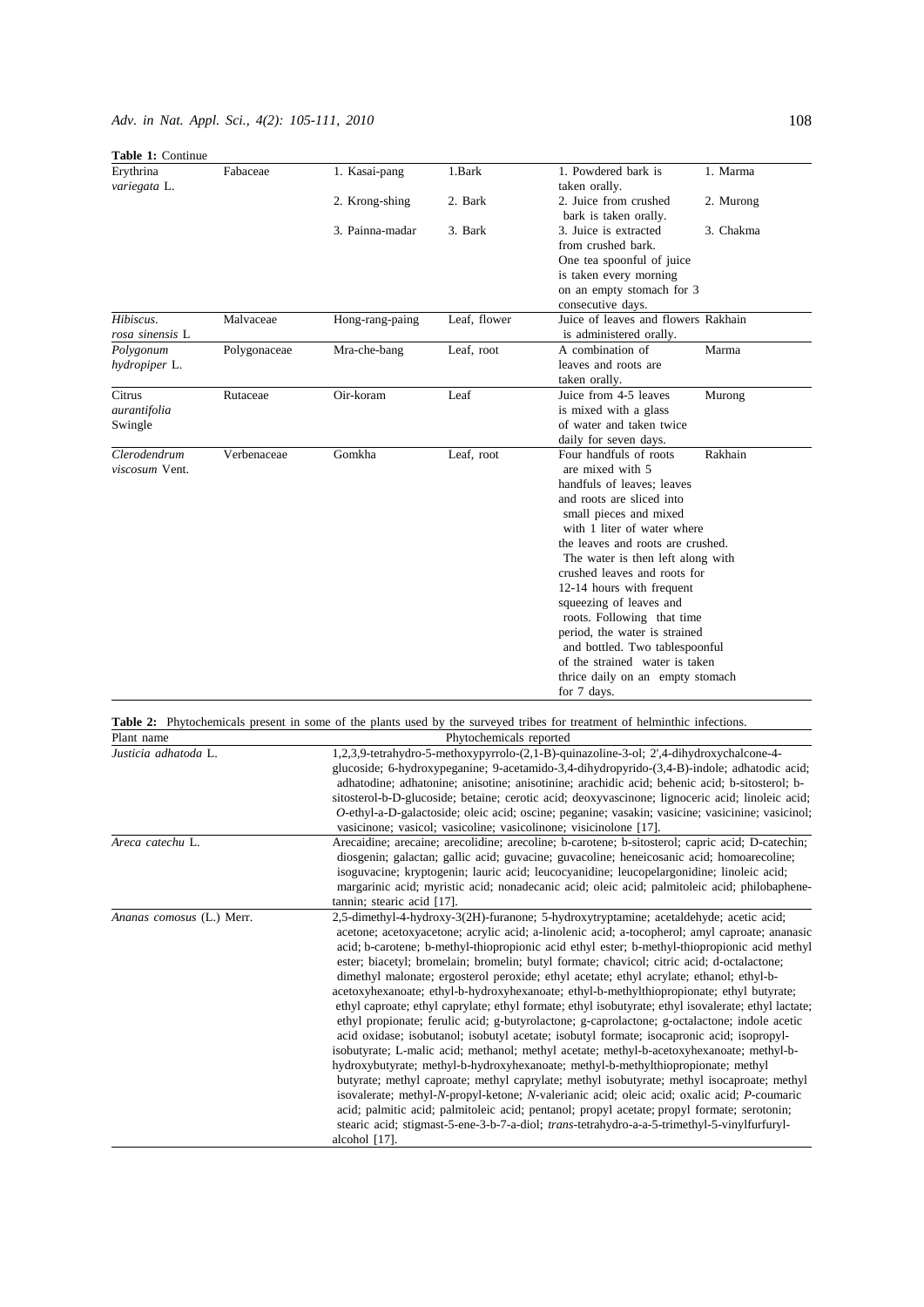| Table 2: Continue       |                                                                                                                                                                                                                                                                                                                                                                                                                                                                                                                                                                                                                                                                                                         |  |  |
|-------------------------|---------------------------------------------------------------------------------------------------------------------------------------------------------------------------------------------------------------------------------------------------------------------------------------------------------------------------------------------------------------------------------------------------------------------------------------------------------------------------------------------------------------------------------------------------------------------------------------------------------------------------------------------------------------------------------------------------------|--|--|
| Cassia alata L.         | Cassiaindoline (alkaloid) [18]; chrysoeriol; kaempferol; quercetin; 5,7,4'-trihydroflavanone;<br>kaempferol-3-O-b-D-glucopyranoside; kaempferol-3-O-b-D-glucopyranosyl- $(1-\rightarrow6)$ -b-D-<br>glucopyranoside; 17-hydrotetratriacontane; n-dotriacontanol; palmitic acid ceryl ester; stearic<br>acid; palmitic acid [19]; kaempferol-3-O-gentiobioside; aloe emodin [20]; alquinone<br>(anthraquinone) [21]; chrysoeriol-7- $O$ - $(2^{\circ}$ - $O$ -b-D-mannopyranosyl)-b-D-allopyranoside;<br>rhamnetin-3-O- $(2^{\nu}$ -O-b-D-mannopyranosyl)-b-D-allopyranoside (flavonoid glycosides) [22].                                                                                                |  |  |
| Erythrina variegata L.  | Eryvarins M-O (isoflavonoids); eryvarins P, Q (2-arylbenzofurans); eryvarin R (3-aryl-2,3-<br>dihydrobenzofuran) [23]; 5,4'-dihydroxy-8-(3,3-dimethylallyl)-2"-<br>methoxyisopropylfurano[4,5:6,7]isoflavone; 5,7,4'-trihydroxy-6-(3,3-<br>dimethylallyloxiranylmethyl)isoflavone; 5,4'-dihydroxy-8-(3,3-dimethylallyl)-2"-<br>hydroxymethyl-2"-methylpyrano $[5,6:6,7]$ isoflavone; 5,4'-dihydroxy-2'-methoxy-8- $(3,3-$<br>dimethylallyl)-2",2"-dimethylpyrano[5,6:6,7] isoflavone; euchrenone b10; isoerysenegalensein<br>E; wighteone; laburnetin; lupiwighteone; erythrodiol; oleanolic acid [24]; eryvarins F, G (3-<br>phenoxychromones) [25]; eryvarinols A, B (diphenylpropan-1,2-diols) [26]. |  |  |
| Polygonum hydropiper L. | 1,4-cineole; acetic acid; a-pinene; baldrianic acid; b-pinene; b-sitosterol-glucoside; borneol;<br>bornyl acetate; camphor; caprionic acid; carvone; cinnamic acid methyl ester; cinnamic<br>alcohol; confertiflorin; confertifolin; ellagic acid; fenchone; formic acid; gallic acid;<br>isodrimeninol; isodrimenol; isopolygodial; isorhamnetin; isotadeonal; kaempferol; malic acid;<br>melissic acid; <i>P</i> -cymol; persicarin; persicarin-7-methyl ether; phellandrene; poligonone;<br>polygodial; polygonal; polygonolide; quercetin; quercetin-7-glucoside; quercitrin; rhamnazin;<br>rhamnesin; rutin; sitosterol; tannic acid; terpineol; valerianic acid [17].                             |  |  |

and Murong tribes. However, the mode of use varied between tribes or as in the case of *Ananas comosus*, two different modes of use were observed in the Chakma tribe. Apart from one mode of use in the Chakma tribe, where *Ananas comosus* was used in combination with *Areca catechu* L. and *Erythrina variegata*, in all other cases, a single plant was used for treatment of helminthic infections. Powdered plant part, juice extracted from plant part or water in which a plant part was soaked was the usual mode of formulation and administered orally. One exception was the case of *Cassia fistula* L., where crushed bark was mixed with molasses prior to administration. Molasses was possibly used as a binding agent in this case, for following mixing with molasses the bark-molasses combination was dried and made into pills prior to administration.

Leaves formed the part of the plant used predominantly in the formulations and accounted for 52.6% of the total uses. Leaves were followed by barks (21.1%), roots (15.8%), and flowers and fruits (5.3% each). It is interesting that whole plants, seeds or stems did not form a part of the formulations of all six tribes surveyed. Several instances were observed where a combination of two plant parts was administered as treatment for helminthic infections. A combination of leaves and roots of *Cassia alata* was used by the Chakma tribe; a combination of leaves and flowers of *Hibiscus rosa sinensis* L. was used by the Rakhain tribe; a combination of leaves and roots of *Polygonum hydropiper* L. was used by the Marma tribe; and a combination of leaves and roots of *Clerodendrum viscosum* Vent. was also used by the Rakhain tribe.

#### *Discussion*

The pharmacological activities of different phytochemicals present within the plant decide whether the plant may be useful in treatment of any specific ailment or multiple ailments. A partial list of phytochemicals present in some of the plants used by the various tribes for treatment of helminthic infestations is provided in Table 2. The list has been compiled from a search of Duke's database (Duke, J.A., 1992) and other published sources (referenced within Table 2). One or more phytochemicals may potentially possess anthelmintic activity; however, detailed scientific studies need to be carried out.

*Justicia adhatoda* L. has been reported to be commonly used in the indigenous medicinal system of Naga tribes in India for curing intestinal worm infections. Its efficacy has been demonstrated using *Hymenolepis diminuta*-rat experimental model (Yadav, A.K. and V. Tangpu, 2008). A combination of pumpkin seeds and aqueous extract of *Areca catechu* L. nuts reportedly demonstrated promising results in heterophyiasis (infection caused by *Heterophyes heterophyes*) in puppy dogs (Mahmoud, L.H., 2002). The same combination also demonstrated promising results in infections with *Taenia saginata* (Chung, W.C. and B.C. Ko, 1976) and tapeworms (Feng, L.C., 1956). Other plants need to be studied, but since they have been used with success by the tribal people of Chittagong Hill Tracts for centuries, they present considerable potential for discovery of new medicines for treatment of helminthic infections, which are prevalent worldwide.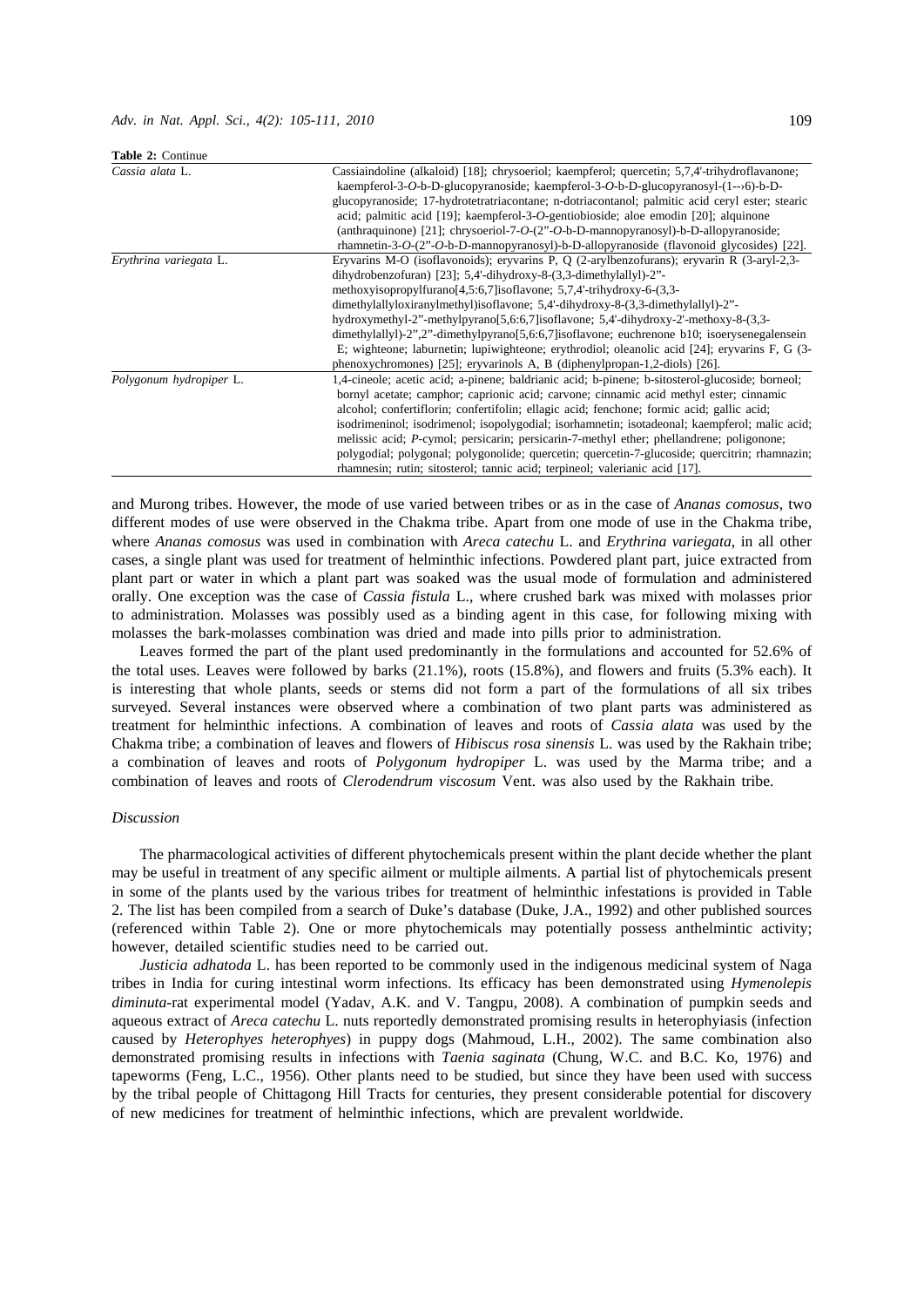#### **References**

Cotton, C.M., 1996. Ethnobotany: Principle and Application, John Wiley and Sons, New York, pp: 399.

Chadwick, D.J. and J. Marsh, (eds), 1994. Ethnobotany and the search for new drugs, Ciba Foundation Symposium 185, John Wiley and Sons.

Chung, W.C. and B.C. Ko, 1976. Treatment of *Taenia saginata* infection with mixture of areca nuts and pumpkin seeds. Zhonghua Min Guo Wei Sheng Wu Xue Za Zhi, 9: 31-35.

Duke, J.A., 1992. Handbook of phytochemical constituents of GRAS herbs and other economic plants, Boca Raton, FL, CRC Press.

Feng, L.C., 1956. The combined use of pumpkin seed and areca nut in the treatment of tapeworm infections. Chinese Medical Journal, 74: 17-36.

Gilman, R.H., G. Mondal, M. Maksud, K. Alam, E. Rutherford, J.B. Gilman and M.U. Khan, 1982. Endemic focus of *Fasciolopsis buski* infection in Bangladesh. American Journal of Tropical Medicine and Hygiene, 31: 796-802.

Gupta, D. and J. Singh, 1991. Flavonoid glycosides from *Cassia alata*. Phytochemistry, 30: 2761-2763. Hall, A. and K.S. Anwar, 1991. Albendazole and infections with *Trichuris trichiura* and *Giardia intestinalis*. Southeast Asian Journal of Tropical Medicine and Public Health, 22: 84-87.

Hall, A., K.S. Anwar, A. Tomkins and L. Rahman, 1999. The distribution of *Ascaris lumbricoides* in human hosts: a study of 1765 people in Bangladesh. Transactions of the Royal Society of Tropical Medicine and Hygiene, 93: 503-510.

Hossan, M.S., A. Hanif, B. Agarwala, M.S. Sarwar, M. Karim, M.T. Rahman, R. Jahan and M. Rahmatullah, 2010. Traditional use of medicinal plants in Bangladesh to treat urinary tract infections and sexually transmitted diseases. Ethnobotany Research and Applications, 8: 61-74.

Hazni, H., N. Ahmad, Y. Hitotsuyanagi, K. Takeya and C.Y. Choo, 2008. Phytochemical constituents from *Cassia alata* with inhibition against methicillin-resistant *Staphylococcus aureus* (MRSA). Planta Medica, 74: 1802-1805.

Liu, A., L. Xu, Z. Zou and S. Yang, 2009. Studies on chemical constituents from leaves of *Cassia alata*. Zhongguo Zhong Yao Za Zhi., 34: 861-863.

Mascie-Taylor, C.G., M. Alam, R.M. Montanari, R. Karim, T. Ahmed, E. Karim and S. Akhtar, 1999. A study of the cost effectiveness of selective health interventions for the control of intestinal parasites in rural Bangladesh. Journal of Parasitology, 85: 6-11.

McCaleb, R.S., 1997. Medicinal plants for healing the planet: Biodiversity and Environmental Health, In: Biodiversity and Human Health, F. Grifo and J. Rosenthal (eds), Revised Edition, Island Press, pp: 230.

Martin, G.J., 1995. Ethnobotany: a 'People and Plants' Conservation Manual, Chapman and Hall, London, pp: 268.

Maundu, P., 1995. Methodology for collecting and sharing indigenous knowledge: a case study. Indigenous Knowledge and Development Monitor, 3: 3-5.

Mahmoud, L.H., S.O. Basiouny and H.A. Dawoud, 2002. Treatment of experimental heterophyiasis with two plant extracts, areca nut and pumpkin seed. Journal of the Egyptian Society of Parasitology, 32: 501-506.

Nawaz, A.H.M.M., M. Hossain, M. Karim, M. Khan, R. Jahan and M. Rahmatullah, 2009. An ethnobotanical survey of Rajshahi district in Rajshahi division, Bangladesh. American Eurasian Journal of Sustainable Agriculture, 3(2): 143-150.

Northrop-Clewes, C.A., E.K. Rousham, C.N. Mascie-Taylor and P.G. Lunn, 2001. Anthelmintic treatment of rural Bangladeshi children: effect on host physiology, growth, and biochemical status. American Journal of Clinical Nutrition, 73: 53-60.

Rahman, K.M., M. Idris and Azad A.K. Khan, 1981. A study on fasciolopsiasis in Bangladesh. Journal of Tropical Medicine & Hygiene, 84: 81-86.

Rahmatullah, M., D. Ferdausi, M.A.H. Mollik, R. Jahan, M.H. Chowdhury and W.M. Haque, 2010. A Survey of Medicinal Plants used by Kavirajes of Chalna area, Khulna District, Bangladesh. African Journal of Traditional, Complementary and Alternative Medicines, 7(2): 91-97.

Rahmatullah, M., A.K. Das, M.A.H. Mollik, R. Jahan, M. Khan, T. Rahman and M.H. Chowdhury, 2009. An Ethnomedicinal Survey of Dhamrai Sub-district in Dhaka District, Bangladesh. American Eurasian Journal of Sustainable Agriculture, 3(4): 881-888.

Rahmatullah, M., A. Noman, M.S. Hossan, M.H. Rashid, T. Rahman, M.H. Chowdhury and R. Jahan, 2009. A survey of medicinal plants in two areas of Dinajpur district, Bangladesh including plants which can